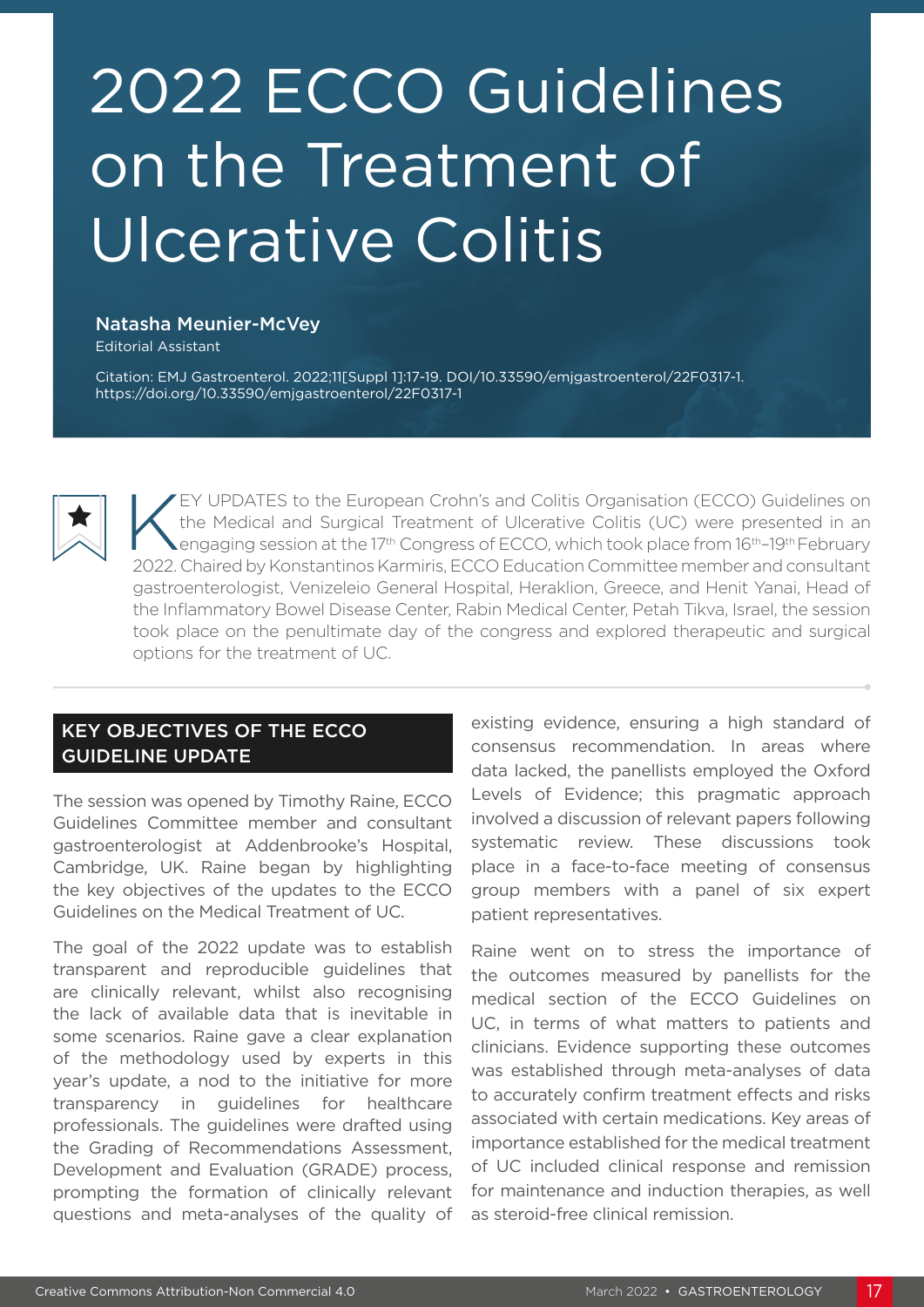

*"The goal of the 2022 update was to establish transparent and reproducible guidelines that are clinically relevant, whilst also recognising the lack of available data that is inevitable in some scenarios."*

## CHANGES TO THE MEDICAL TREATMENT OF ULCERATIVE COLITIS

Raine highlighted the key changes, referred to as 'surprises', in the update of the 2022 ECCO Guidelines on the Medical Treatment of UC. A notable shift from the 2017 guidelines is the recommendation of considering treatment options based on patient disease severity. Previously, guidelines advised treatment according to the site of the disease and its activity, whereas revised guidelines recommend treatment under sections labelled 'Medical Management of Mildly-to-Moderately Active UC' and 'Medical Management of Moderately-to-Severely Active UC'. The decision to change this particular section aims to ensure that patients with limited disease who are displaying active symptoms have access to appropriate treatment options. A statement from the expert ECCO Guidelines Committee explained: "We feel that addressing the treatment choice to the clinical activity of a patient is appropriate."

A notable change to the ECCO Guidelines on the Medical Treatment of UC is in regard to new data and treatments. Following the recent MERIT-UC trial conducted by Herfarth et al.,<sup>1</sup> which took place in 2018 and concluded that methotrexate was not superior to a placebo in maintaining steroid-free response or remission in UC, the drug has been removed from the quidelines.<sup>1</sup> New data for vedolizumab, ustekinumab, and tofacitinib have been included in the updated ECCO Therapeutic Guidelines on UC, which have purposefully been written in a way that allows for new updates to therapeutics to be included.

The committee took the deliberate decision to include head-to-head studies in the evidence review process. The first head-to-head biologic trial, the VARSITY study, was included in the updated guidelines. This showcases the importance of head-to-head trials, whilst ensuring that the outcomes included reflect those established as valuable by the committee. Indirect comparisons, such as references to external network meta-analyses, have also been